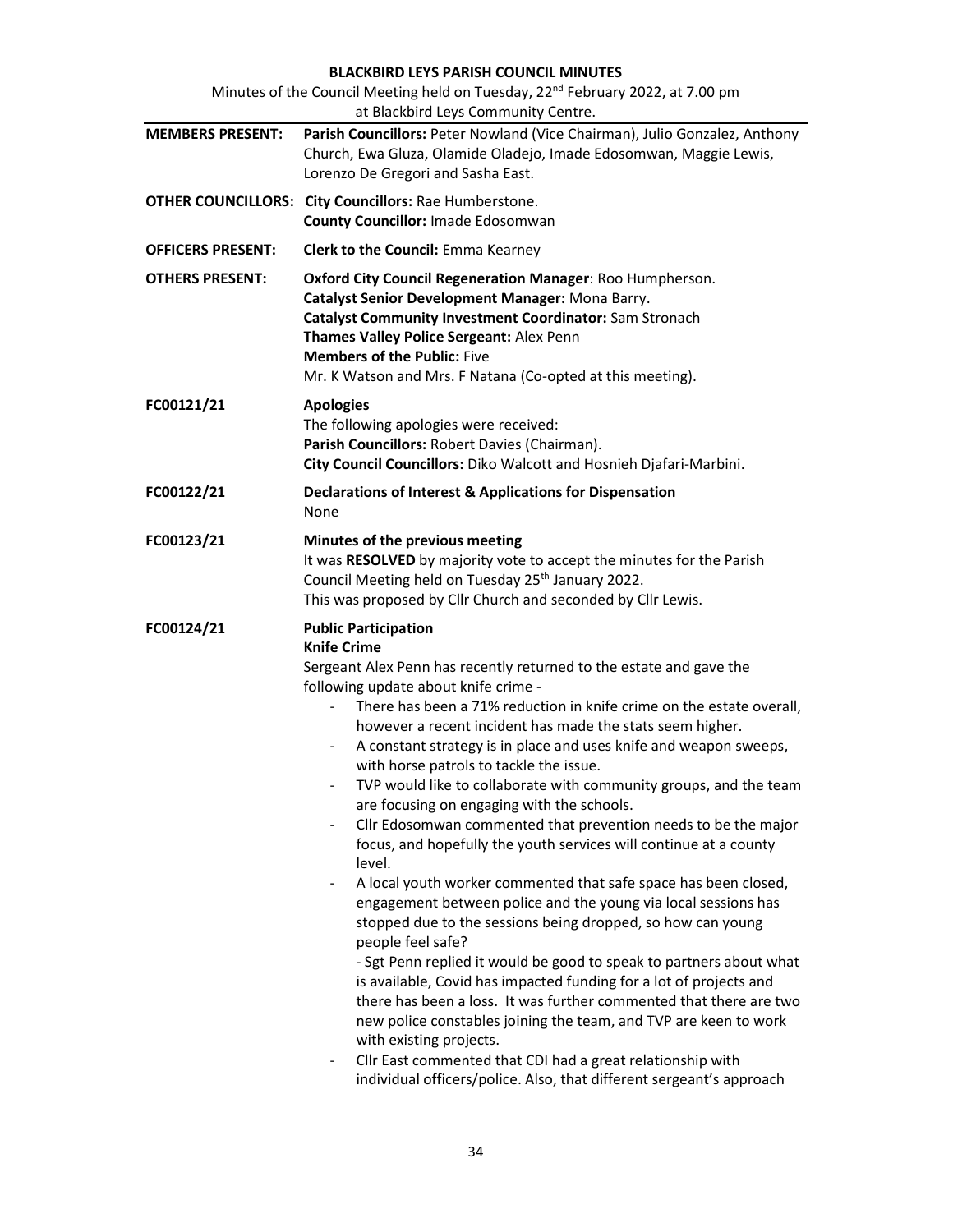impacts the success of the relations between the young and the police.

## **Traffic**

A resident attended to raise concerns regarding traffic issues and parking on the estate, and that the concerns raised were not being handled in an effective manner.

Sgt Penn advised that departments do not have the resilience to deal with this at present, however there is a dedicated PCSO for traffic and their details would be passed on.

#### Linnet Close Project

Mrs. Taylor attended to provide the council with an update on the progress of the project.

- A wooden bench has been ordered from Raw as it is cheaper than a stainless steel one.
- A letter has been sent to the residents asking for ideas on what they would like, there has been consideration of a bug hotel for the children.
- The project is to make the community a better place, and if anyone has any ideas, please let Mrs. Taylor know, sadly playground equipment cannot be part of the project.
- The time scale for completion is estimated between 10-12 weeks
- The council noted the hard work by Mrs. Taylor and offered special thanks.

#### FC00125/21 Community Groups Report

#### CDI

Cllr East advised sessions are still running.

## Friendley's

 Cllr Nowland commented that there are now 15 members in attendance. There has been a major issue with obtaining a bank account now that the Credit Union has gone.

 Cllr Edosomwan noted that it was a great job from Friendley's, and that they might benefit from additional advertising on the Parish Council and community Facebook groups.

#### FC00126/21 Regeneration Update

# The Regeneration Manager advised

- The planning application is due to be received from Catalyst and it has been agreed in principle.
- The community centre is an integrate part of the planning and will have its own dedicated team. This team will be setting up community engagement over the next few weeks, their brief has been to engage with as many residents as possible. They will be along to a parish council meeting to introduce themselves.
- Groups using the community centre will be part of the 'decamp' process and the earliest this will take place is in August. The council has a dedicated team to assist with this process.

## Senior Development Manager advised

- Currently working on the tender to decide which contractor will be appointed, one of the key aspects is what they can provide in terms of the wider community.
- The first draft of questions will be sent to the parish council to review, as it is important they benefit the community.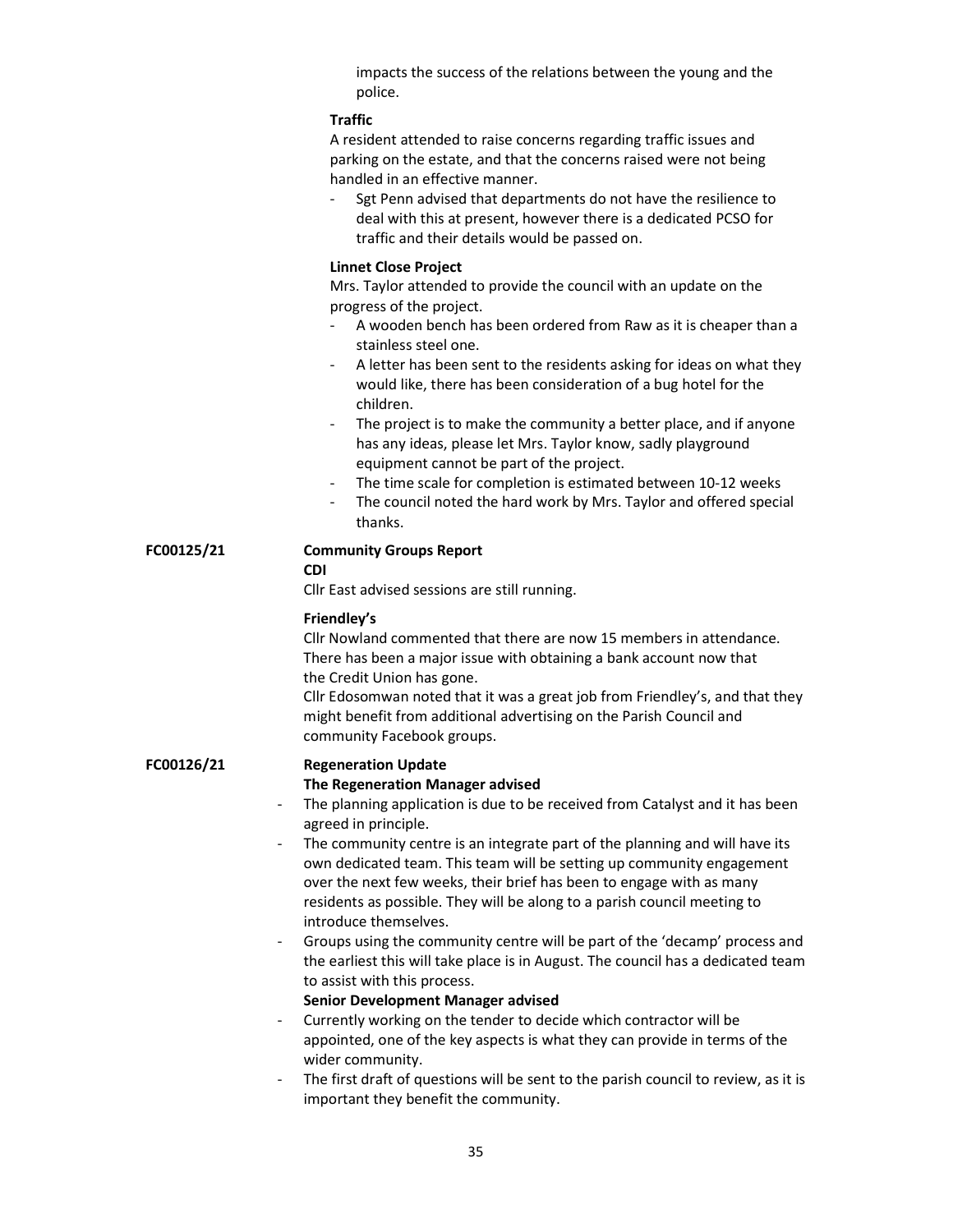# Action: To be sent to the clerk to circulate

# Sam Stronach advised

Newly appointed to the role of Catalyst Community Investment Coordinator and is keen to engage with the community, please make contact via email on Sam.Stronach@chg.org.uk

# Cllr Lewis asked how much (as a percentage) of the community centre will be lost?

 The Regeneration Manager advised that the current square footage of the community centre was 1200  $m<sup>2</sup>$  but there is currently lots of unused areas. In theory there is 720  $m^2$  of the community centre currently being used. There is no minimum known but the engagement will decide the final proposal.

> It was further commented that the County Council is one of the partners, and they are responsible for the library, also that business enterprise is hoped for the scheme.

 Cllr Church asked will there be a dedicated route for contractor vehicles? The Senior Development Manager advised that once a contractor has been appointed it will be part of their remit to provide this information. Cllr Church commented that it is frustrating the length of time this proposal is taking.

 The Regeneration Manager advised August is the earliest the planning application can be expected, and the community centre will be on a separate application.

# Cllr Edosomwan asked will the number of shops be the same? As we need to invest in the community.

 The Regeneration Manager advised there is no plan to have the same, there isn't as much space for retail.

 Cllr Edosomwan further commented the community does not want a reduction in retail, can the design be reviewed so the community can grow.

 Cllr Nowland commented that community groups were being asked to leave the Community centre, it was further commented that the community wants 'like for like' on everything.

 The Regeneration Manager advised the comments were noted. Cllr De Gregori commented that the community was already losing the park and parking.

 Cllr Edosomwan noted that if the library is part of the project, it is likely to be in the community centre and this is not effective.

 A resident noted that when the regeneration was first announced it was promised the community wouldn't lose anything.

 The concern was raised that with the loss of community space where will the young go.

 It was commented that the consultation being carried out through the pandemic had led to parts not being discussed.

# FC00127/21 1. Co-option

- I. It was RESOLVED by unanimous vote to co-opt Florence Natana on to the parish council for Northfield Brook Ward.
- This was proposed by Cllr Nowland and seconded by Cllr Gluza.
- II. It was RESOLVED by unanimous vote to co-opt Kieran Watson on to the parish council for Blackbird Leys Ward.

This was proposed by Cllr Nowland and seconded by Cllr Church.

# 2. Changes to the Planning committee and Grants Working Group.

I. It was RESOLVED by unanimous vote to add Cllr Nowland and Cllr Watson to the planning committee.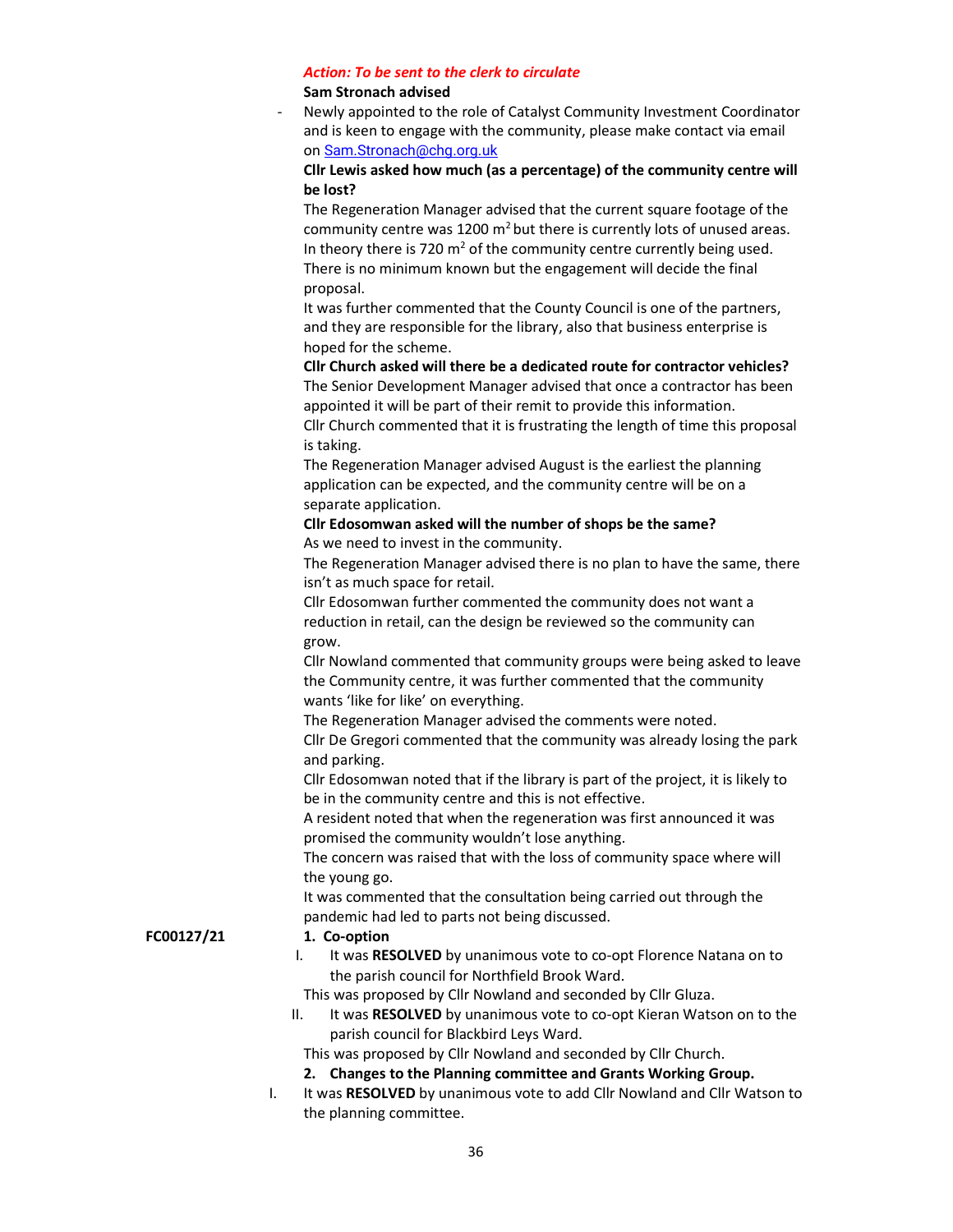This was proposed by Cllr Nowland and seconded by Cllr Church.

II. It was RESOLVED by unanimous vote to add Cllr Natana to the Grants Working Group.

This was proposed by Cllr Gluza and seconded by Cllr Nowland.

### FC00128/21 To receive reports City Councillors Cllr Humberstone

- Has been working on the issue of users trying to book the community centre.
- Has been door knocking.
- Looking into using the Bullnose as a community space, part pub part community centre.

# Cllr Djafari-Marbini

- Monthly surgeries and weekly door knocking continues.
- Casework: hedges/trees encroaching on houses and fly tipping.
- Addressing issues around the estate following storm Eunice.
- Cost of living crisis working with Agnes smith on adequate outreach.
- Speaking up on behalf of residents on the issue of LTNs both internally and openly.
- Support for residents following a recent knife crime incident.

# County Councillor

# Cllr Edosomwan

- Door knocking
- Residents near the Bullnose do not want it to reopen.
- Supporting those effected by storm Eunice
- Discussions around LTN's.

## Parish Councillors

## Cllr Gluza

- Has been working with the grants working group reviewing this year's grant awards.
- Would like to set-up a working group to work on the Leys Festivals and the Queen's Jubilee.

It was RESOLVED to form a Leys Festival/Queens Jubilee working group with the following member's:

- 1. Cllr Gluza
- 2. Cllr Nowland
- 3. Cllr Watson
- 4. Cllr Natana
- 5. Cllr Church

The group plans to meet at the Jack Argent Room of the community centre on Tuesday  $1<sup>st</sup>$  March 2022 at 7 pm.

Action: Clerk to make arrangements and confirm

## Cllr De Gregori

Raised concerns regarding the LTN in Littlemore and the effect it is having on the residents. Commented that there has been a repeated request for this item to be added to the agenda.

The clerk advised that to ask for 'LTN' to be on the agenda is not specific enough for the council to decide on.

It was requested for the agenda item 'To petition Oxford City and County Council to remove the Littlemore LTN' to be added to next month's agenda. The chairman advised a similar item had been requested by Cllr De Gregori and this was added to a previous agenda. However, Cllr De Gregori had given apologies for that meeting.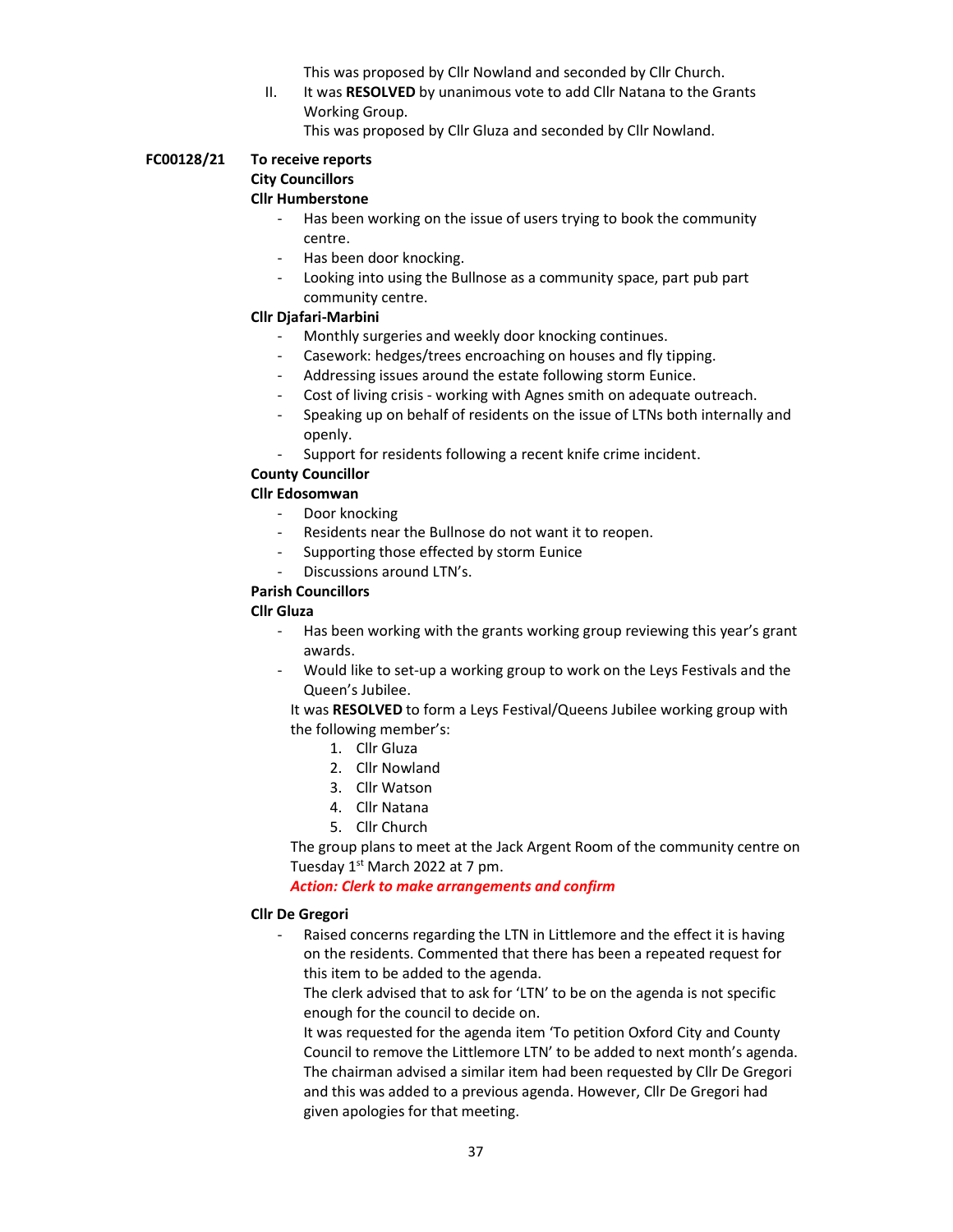Raised concerns regarding the clerk's advice to fill councillor vacancies, in the hope to hold an election, to aid the general power of competency. The clerk commented they were unclear the point that was being made and asked for this to be sent in writing.

Action: Clerk to process agenda item request

## Cllr Oladejo

- Working to help resolve the issue with a tree interfering with the resident's internet access.
- Distributing food parcels to those in need.

#### Cllr Edosomwan

- Hosted a programme for parents to guide their children by setting a good example.

#### Cllr Gonzalez

- The Clockhouse project is opening with more activities.

#### Cllr East

- No update

## Cllr Church

- Cladding has fallen off the tower.
- Has displayed the agendas on the noticeboards.
- Will organise quotes for the noticeboard repairs and report back next month.

#### Cllr Lewis

- There have been repairs to the bridge.
- Car racing at the Kassam has been reported but it is on private land.
- Pollution in the stream is being addressed by working with partners.
- Oxford bus company repair and replace.
- Oxford Mutual Aid had a week's holiday.
- It was noted that the informal quarterly catch-up meeting had not yet taken place with the staffing committee.

## Action: Staffing committee to liaise.

It was noted that sincere condolences were to be offered to Joey Beauchamp and his family at this sad time.

It was RESOLVED by majority vote for the meeting to be extended for 15 minutes. This was proposed by Cllr Church and seconded by Cllr Nowland.

# Cllr East left the meeting.

## Cllr Nowland

- There has been a further incident of graffiti on the estate.
- Supports the work of the Frank Bruno Foundation.
- Noted the defibrillator number at the community centre number needs to be reinstated.

## Action: Clerk to notify the community centre manager of the missing defibrillator number.

## FC00129/21 Grants Awards 2022

## 1. Policy Change

It was RESOLVED by majority vote to

- i. Remove the scoring card and the pitch part from the grant process.
- ii. Update the criteria so applicants only provide information for the money awarded by the parish council.

This was proposed by Cllr Lewis and seconded by Cllr Nowland.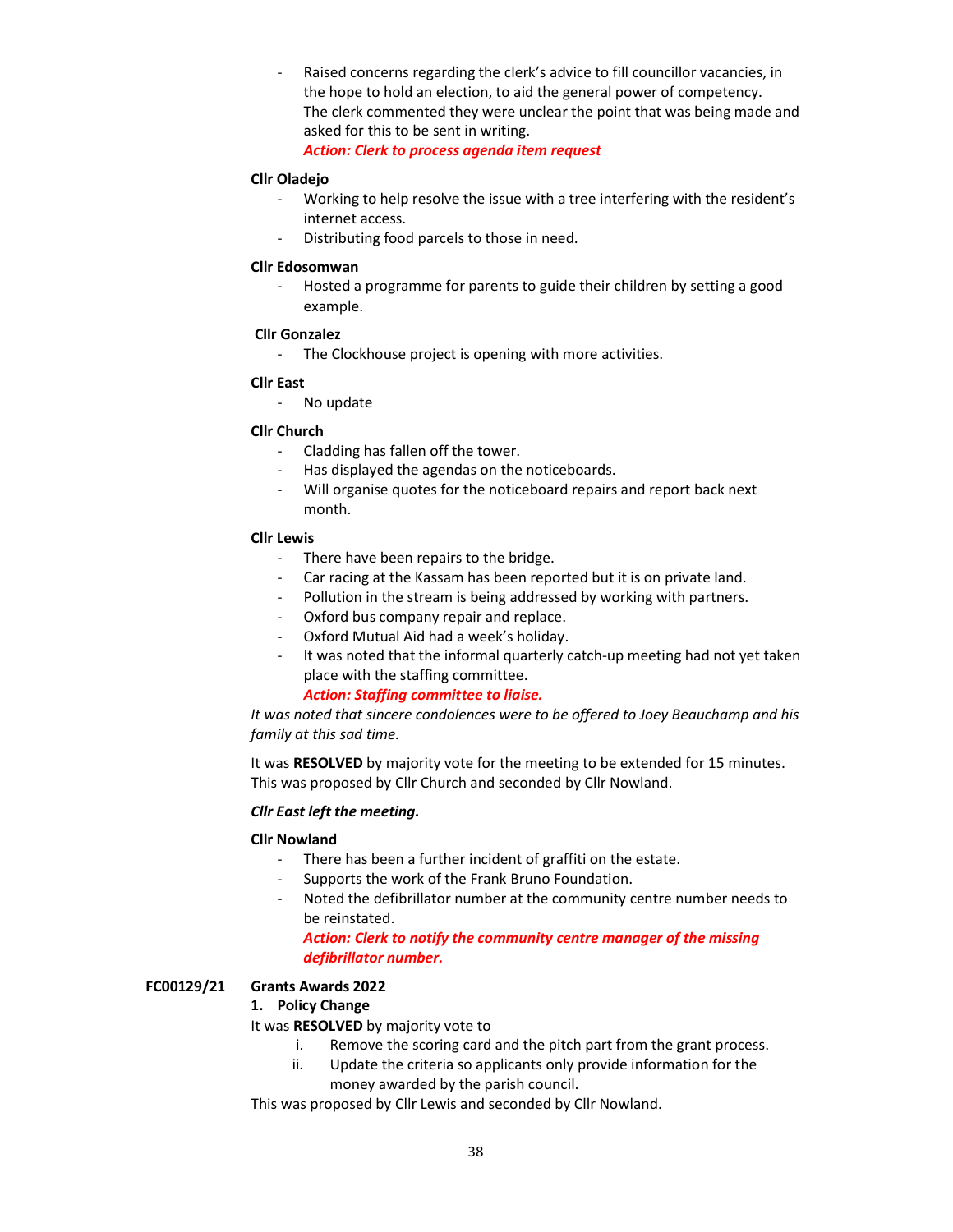#### Action: Clerk to update policy documents

#### 2. Support with completing the application

It was RESOLVED by majority vote for Cllr Church to investigate creating a promotional video for our website on how to complete the grant application form. This was proposed by Cllr Nowland and seconded by Cllr Gluza. Action: Cllr Church to investigate.

### 3. Grant award recommendations

The grants working group made the following recommendations –

I. Agnes Smith Advice Centre - Blackbird Leys Neighbourhood Support Scheme Ltd To award the full amount of the requested £2,500 to assist with the running costs, namely electricity, broadband, telephone, postage, photocopying and printing.

 The Parish Council awarded this funding using the power of Citizen Advise Bureau from the LGA 1972 Section 142.

It was RESOLVED by majority vote and proposed by Cllr Lewis and seconded by Cllr Nowland.

Action: Clerk to write a letter and issue terms and conditions.

## II. Oxford Blackbirds Boys & Girls Football Club

A grant request for funding for more FA level one and two coaches, and to pay for marking out was regrettably unsuccessful. This was due to the previous grant not being satisfied and the lack of policies being submitted with this year's application. It was RESOLVED by majority vote to not award this grant, this was proposed by Cllr Nowland and seconded by Cllr Gluza.

Action: Clerk to write a letter explaining the reasons why this grant was unsuccessful.

III. Boys/Young Men's Youth Group - Leys Community Initiative Development

To award the full amount of the requested £2,000 to the young men's group with the aim of offering them fun activities, friendship and support to create a safe, non - judgemental space.

The grant will support the cost of

- project materials e.g., sports and gaming equipment and musical instruments, using the power of Entertainment and Arts LGA 1972 Section 145.
- Room hire fees, using the power of Community Centres LGA (misc. Provisions) LGA 1972 Section 144.
- Volunteer training using the power of Recreation from the LGA 1976 Section 19.

It was RESOLVED by majority vote and proposed by Cllr Nowland and seconded by Cllr Lewis.

#### Action: Clerk to a write letter and issue terms and conditions

#### IV. Oxford Community Action

To award the full amount of the requested £2,500 to support delivering weekly food parcels to over 500 households from BAME communities across Oxford who are experiencing food poverty.

The Parish Council awarded this funding using the LGA 1972 Section 137. It was noted that the council were yet to receive a copy of the accounts, and the award would be paid once this had been satisfied.

It was RESOLVED by unanimous vote and proposed by Cllr Church and seconded by Cllr Edosomwan.

Action: Clerk to write a letter and issue terms and conditions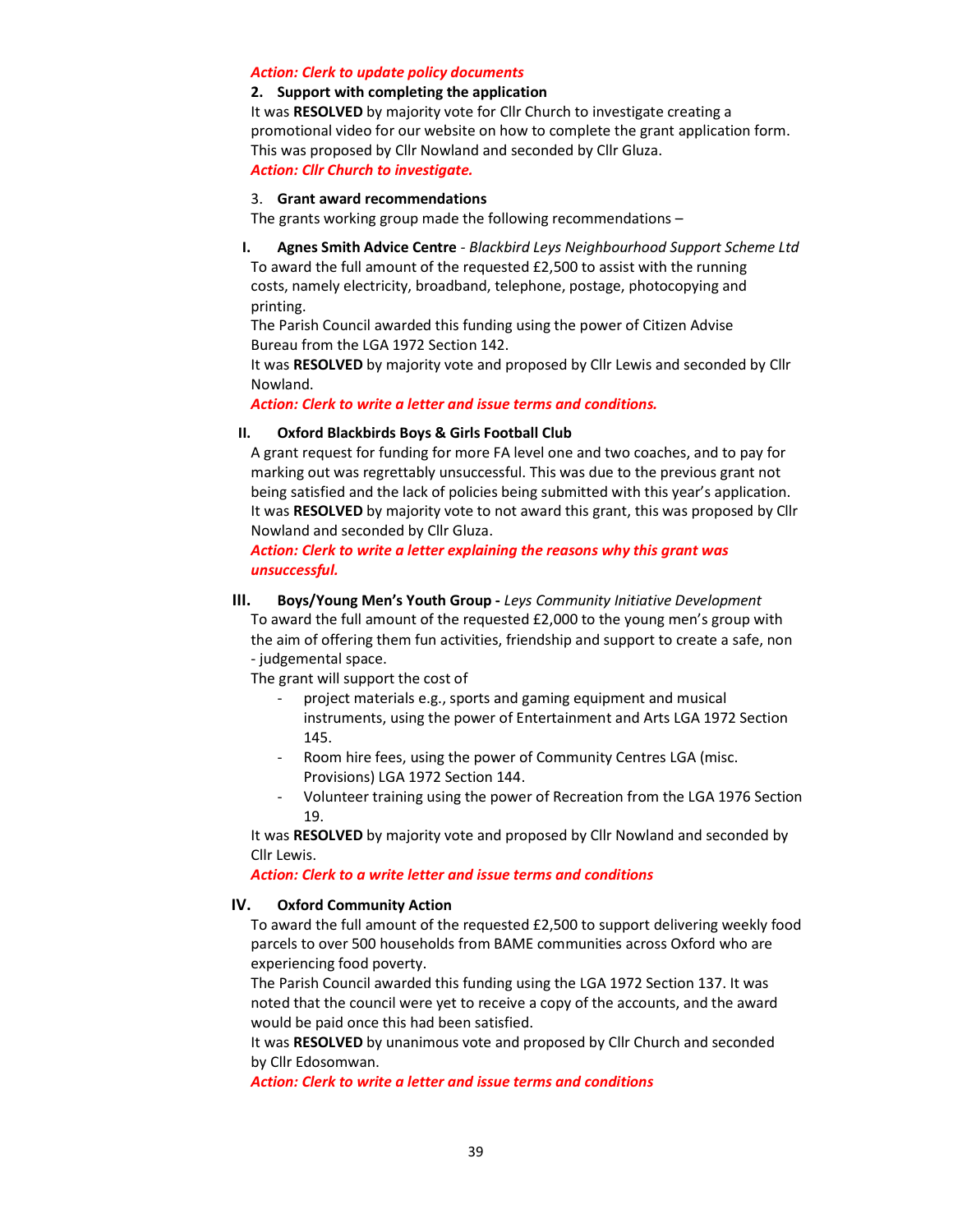# V. Oxford Play Association

To award the full amount of the requested £2,000 towards a playday event for the local community at Frys Hill Park. To assist with the costs of the facilities management and the hire of a range of activities for all ages and abilities. The parish council awarded this using the power of Recreation from the LGA 1976 Section 19.

It was RESOLVED by unanimous vote and proposed by Cllr Edosomwan and seconded by Cllr Church.

Action: Clerk to write a letter and issue terms and conditions.

It was RESOLVED by majority vote for the meeting to be extended for a final 15 minutes. This was proposed by Cllr Nowland and seconded by Cllr Lewis.

# VI. Raw Potential – Raw Workshop

A grant request for funding a specialist programme that offers training placements to learn basic woodwork was regrettably unsuccessful. It was noted it is not clear how the community are engaged with and how this project is a direct benefit to the estate.

It was RESOLVED by unanimous vote to not award this grant, this was proposed by Cllr Church and seconded by Cllr Nowland.

Action: Clerk to write a letter explaining the reasons why this grant was unsuccessful.

# VII. Thrive Friday Football and Basketball - Oxford Community Churches

To award the partial amount of £2,000 to support a Friday football and basketball group for 11 to 18-year-olds, nurturing them as young leaders and mentoring them through the Thrive programme.

The grant will support the cost of

- Hall hire using the power of Community Centres LGA (misc. Provisions) LGA 1972 Section 144.
- Basketball coach hire using the power of Recreation from the LGA 1976 Section 19.

It was RESOLVED by unanimous vote and proposed by Cllr Church and seconded by Cllr Lewis.

# Action: Clerk to write a letter and issue terms and conditions

## FC00130/21 Financial Matters

## 7. Internal Financial Controller

The internal financial controller confirmed the invoices against the February cashbook were correct.

## 8. Cashbook

The following cashbook payments were reviewed

| <b>Payment Date</b> | Payee                        | <b>Description</b>  | Amount    |
|---------------------|------------------------------|---------------------|-----------|
| 25/02/2022          | S Shippen                    | Clerk cover         | £130.95   |
| 25/02/2022          | Clerk via expenses           | Mobile phone credit | £20.00    |
| 25/02/2022          | Amazon                       | Stationery          | £97.12    |
| 25/02/2022          | Amazon                       | Postage             | £16.50    |
| 25/01/2022          | Clerk                        | Salary              | Conf      |
| 25/01/2022          | Chairman                     | Allowance           | Conf      |
| 25/01/2022          | <b>HMRC</b>                  | Contributions       | Conf      |
| 25/01/2022          | <b>Oxford County Council</b> | Clerks pension      | Conf      |
|                     |                              | <b>Total</b>        | £2,450.77 |